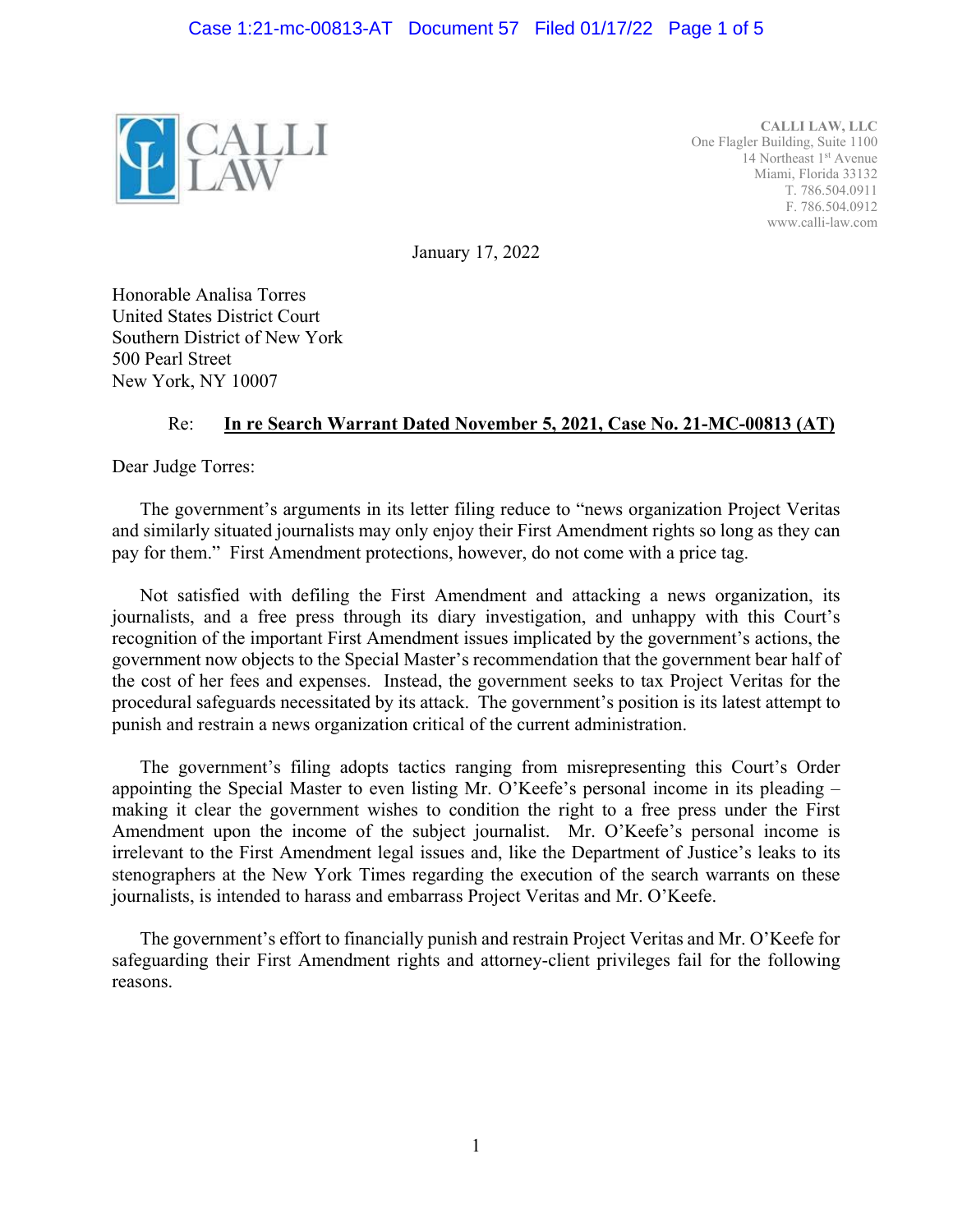## **1. The First Amendment Protects Journalist James O'Keefe and Media Company Project Veritas Against the Government's Harassment**

The government's investigation is targeted harassment of a media company critical of this administration. The First Amendment offers powerful protection against such malign efforts. *See Branzburg v. Hayes*, 408 U.S. 665, 710 (1972) (Powell, J., concurring) ("courts will be available to newsmen under circumstances where legitimate First Amendment interests require protection"). The Constitution does "not leave our liberties to the foxes." *Ted Cruz for Senate v. Federal Election Commission*, Case No. 19-CV-908 (NJR) (APM) (TJK), 2021 WL 2269415, at \*12 (D.D.C. June 3, 2021).

The government asserts that "[r]ecent prior allocations of Special Master costs in this District are consistent with the Government's request that the Petitioners bear the full cost of the Special Master in this matter." However, the government cited *no* case authority for its assertion. Instead, the government contends that Petitioners must pay for the Special Master because, after all, they applied for her appointment. This facile argument ignores the fact that Petitioners were forced to seek relief only because the government improperly executed search warrants on journalists in violation of the law and Department of Justice ("DOJ") regulations that safeguard First Amendment principles.

The appointment of a Special Master was necessary because, as this Court explained in its December 8, 2020 Order, "potential First Amendment concerns . . . may be implicated by the review of the materials seized from the Petitioners[.]" (Dkt. 48) at 3. These concerns include protecting confidential sources within the Biden Administration (including within the very DOJ which is seeking access to Project Veritas' journalists' materials), protecting confidential donors who may be critical of the administration, and safeguarding plans for news investigations and reporting.<sup>1</sup> The government denigrates these interests by falsely claiming they are not to be considered by the Special Master or this Court, writing that "the issues that O'Keefe and Project Veritas express interest in litigating are not and will not be before this Court or the Special Master. The Special Master's duties are limited to 'oversee [ing] the review of materials seized from Petitioners.'" (Dkt. 55) at 3. To the contrary, the Court's Order expressly provides that the Special Master will rule on Petitioners' objections *prior* to the release of materials to the government's investigative team on grounds including "any First Amendment concerns, journalistic privileges, and attorney-client privileges[.]" *See* (Dkt. 48) at 4. This necessarily means that the Court must entertain appeals under Rule 53(f) of the Federal Rules of Civil Procedure. Protecting these critical interests against the prying eyes of DOJ agents is key to preserving the newsgathering rights of Project Veritas and Mr. O'Keefe. The hubris of the investigative team, to assert that these journalists are barred from raising First Amendment claims, is remarkable. The First Amendment issues remain at the heart of this matter.

In this regard, courts nationwide have relied on a variety of procedural mechanisms to review First Amendment concerns related to search warrants, including Federal Rule of Criminal

l

<sup>&</sup>lt;sup>1</sup> Each of these examples are separately protected aspects of the First Amendment. *See, e.g., Americans for Prosperity Foundation v. Bonta*, 141 S. Ct. 2373 (2021); *Roberts v. United States Jaycees*, 468 U.S. 609, 622 (1984); *NAACP v. Alabama ex rel. Patterson*, 357 U.S. 449, 462 (1958).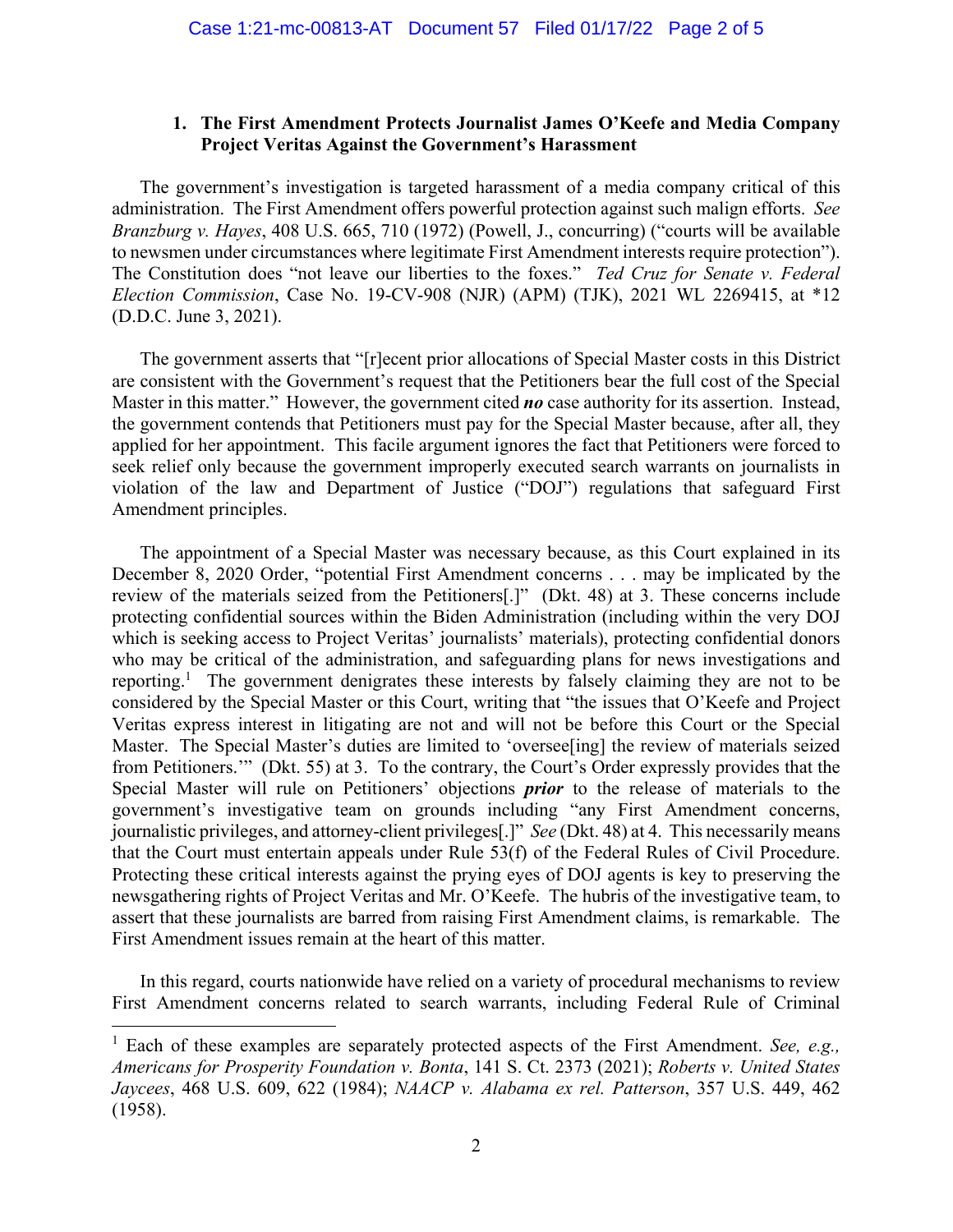Procedure  $41(g)$ , the All Writs Act, equitable considerations, and the inherent supervisory power of the Court. *See, e.g.*, *Heller v. New York,* 413 U.S. 483 (1973); *Matter of Search of Kitty's East*, 905 F.2d 1367, 1370-71 (10th Cir. 1990); *Multi-Media Distributing Co., Inc. v. U.S.*, 836 F. Supp. 606, 615 (N.D. Ind. 1993).

Although we have not yet asked the Court to adjudicate the impropriety of the search warrants and investigation in light of *Bartnicki v. Vopper,* 532 U.S. 514, 525 (2001), the issue permeates these proceedings. The government raided the homes of journalists and seized their journalists work product on the basis of search warrants reciting an unverified and unsupportable theory – conspiracy to transport stolen property across state lines, misprision of a felony, and the like – that *Bartnicki* conclusively bars. *Bartnicki* established that the First Amendment protects the rights of journalists to accept even stolen or misplaced property, provided they played no role in the initial acquisition. *Id. Bartnicki* remains a complete defense for any media company that takes possession of allegedly stolen materials provided to it by sources. *Bartnicki* also remains an effective shield against burdensome investigations and search warrants issued to journalists acting under its protective guidance. If the government must abide by the dictates of *Bartnicki*, that holding must be given effect in this Court's proceedings. The DOJ cannot ignore *Bartnicki*, to allow it to interfere in newsgathering operations, and to allow it to seek the imposition of burdensome cost allotments. Otherwise, the government will eviscerate *Bartnicki* and the First Amendment.

Project Veritas and Mr. O'Keefe will present their First Amendment arguments once a completed record is assembled through the Special Master process. They also plan to present valid First Amendment and other privileges during the pendency of the Special Master process as permitted by this Court's December 8, 2020 Order.

## **2. Imposing Special Master Costs Against Journalists Working to Protect First Amendment Interests is Unconstitutional**

The government argues that an upstart journalism organization with a current annual budget that recently hovers around \$22 million is better suited to fund Special Master proceedings than a goliath arm of the U.S. government featuring a long-standing bloated budget, currently at \$31.1 billion.<sup>2</sup> The government's demand that a press entity bear considerable financial burdens to defend against the government's unconstitutional attack on a free press is corrosive to the First Amendment. The exercise of First Amendment rights is a guaranteed right, not a luxury subject to taxation at the government's whim. Imposing daunting costs during the pendency of an investigation meant to *resolve* important First Amendment questions inflicts its own kind of abridgement. When exorbitant costs may be levied against the media simply for acting in accord with settled First Amendment precedent, the process becomes the punishment.

The Supreme Court has been clear about the importance of guarding against government attempts to impose financial penalties against the press:

l

<sup>2</sup> *See* Department of Justice, Summary 2021 Budget, available at: https://www.justice.gov/doj/page/file/1246841/download (last visited Jan. 16, 2022).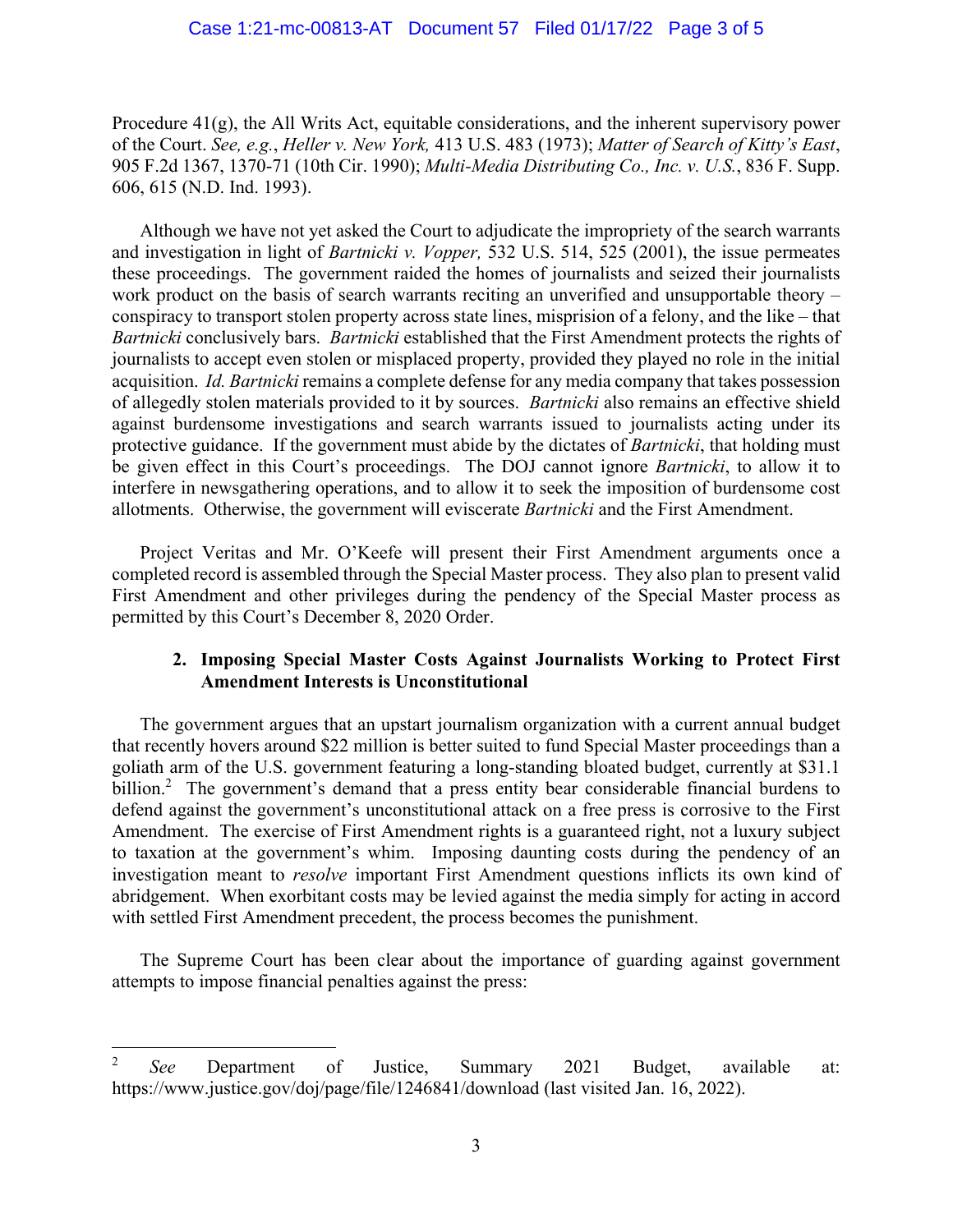When the State singles out the press, though, the political constraints that prevent a legislature from passing crippling taxes of general applicability are weakened, and the threat of burdensome taxes becomes acute. That threat can operate as effectively as a censor to check critical comment by the press, undercutting the basic assumption of our political system that the press will often serve as an important restraint on government.

*Minneapolis Star and Tribune Co. v. Minnesota Commissioner of Revenue*, 460 U.S. 575, 585 (1983); *see also Grosjean v. American Press Co.*, 297 U.S. 233, 250 (1936) ("suppression or abridgement of the publicity afforded by a free press cannot be regarded otherwise than with grave concern"). After *Grosjean* and *Minneapolis Star*, indirect means of punishing speech still exist, like imposing burdensome costs upon journalists when they seek to vindicate their First Amendment rights. But the power to effectuate a differential tax against the press is the power to silence it. *Minneapolis Star*, 460 U.S. at 585.

The Supreme Court has recognized that the costs of defending against even a protracted *civil*  lawsuit can chill important First Amendment rights. *Time, Inc. v. Hill*, 385 U.S. 374, 389 (1967); *New York Times Co. v. Sullivan*, 376 U.S. 254, 279 (1964); *Farah v. Esquire Magazine*, 736 F.3d 528, 534 (D.C. Cir. 2013) (if a suit entails "long and expensive litigation," then the protective purpose of the First Amendment is thwarted even if the defendant ultimately prevails). These are settled First Amendment norms, not exceptions.

For Project Veritas, an upstart journalism organization, each dollar spent on Special Master fees and expenses is a dollar not spent publishing news stories or investigating leads. Just as courts have taken care to streamline and reduce costs and attendant burdens in lesser circumstances such as civil litigation, campaign finance, or union cases, courts overseeing criminal investigations into the press initiated by the very government investigated by the press should be equally, if not more so, protective of the rights of the free press. *Branzburg*, 408 U.S. at 710 (Powell, J., concurring). "[A] magistrate asked to issue a warrant for the search of press offices can and should take cognizance of the independent values protected by the First Amendment." *Zurcher v. Stanford Daily*, 436 U.S. 547, 569-570 (1978) (Powell, J., concurring).

The term "free press" does not come with an asterisk and a disclaimer. The government, restrained by law from directly curtailing a free press, may not do so indirectly by attrition of resources necessary to expose and defeat an improper criminal investigation of the press for having investigated the government within the well-established confines of the law. Otherwise, the First Amendment would no longer prevent the government from shutting down any news agency who investigated it by merely declaring a false and unsupportable conspiracy theory that the journalist in question "participated" in the leaking of information to the journalist, or became an "accessory after the fact" by corroborating that which was leaked to the journalist, or that the leaked information "crossed state lines." The costs of fighting such bad-faith investigations would be too much for a freelance journalist, or an upstart news agency, to bear. Through such unchecked tactics, the government would control the press, rather than be held accountable by it.

As another United Stated District Court explained in rejecting a challenge to Project Veritas's journalism by another disgruntled subject of its news reporting, "[I]f citizens and the media are